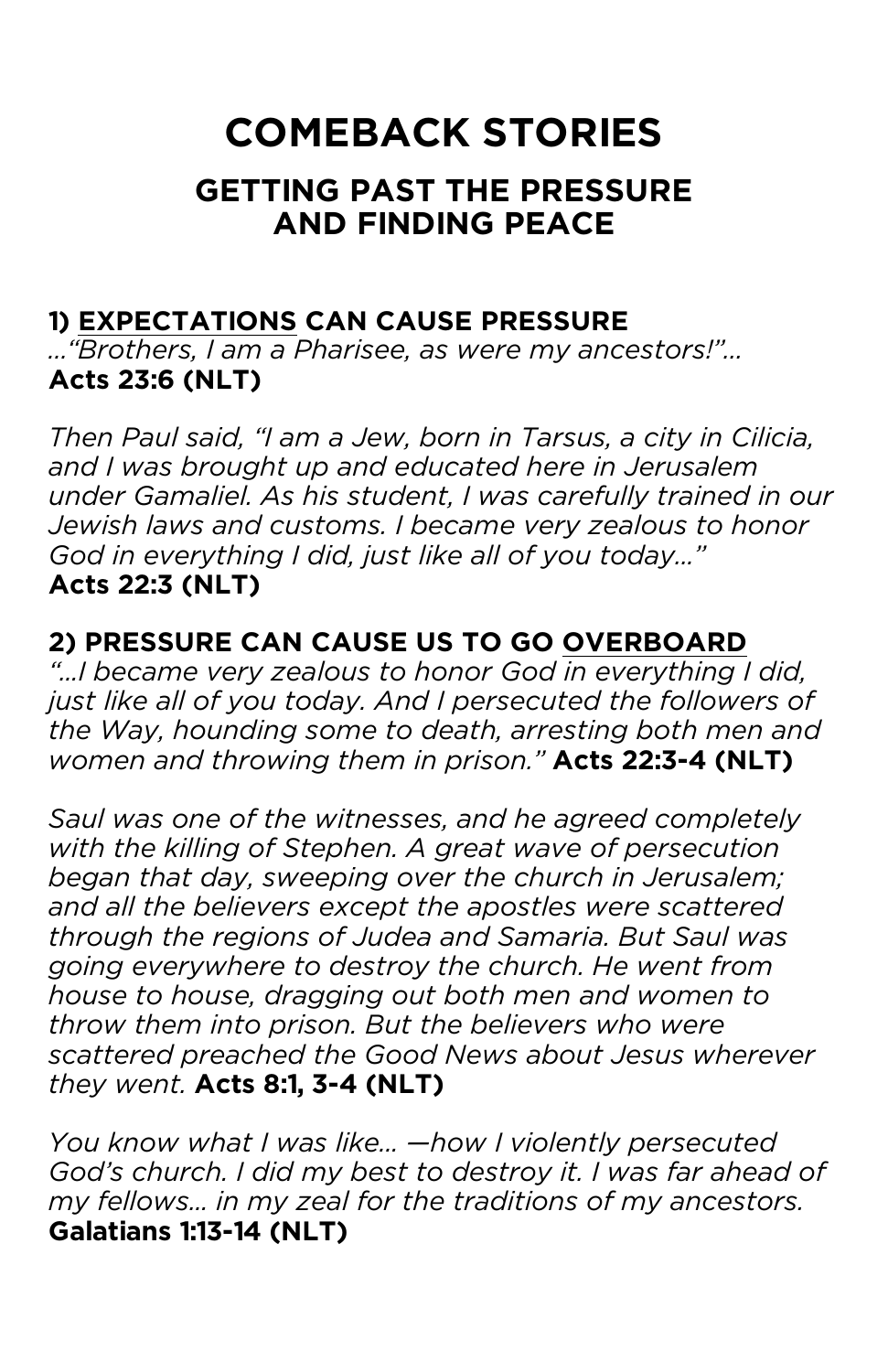### **3) PRESSURE CAN LEAD TO WORRY, BUT ONE ENCOUNTER WITH JESUS CHANGES EVERYTHING**

*For we who worship by the Spirit of God... rely on what Christ Jesus has done for us. We put no confidence in human effort, though I could have confidence in my own effort if anyone could. Indeed, if others have reason for confidence in their own efforts, I have even more! I was circumcised when I was eight days old. I am a pure-blooded citizen of Israel and a member of the tribe of Benjamin—a real Hebrew if there ever was one! I was a member of the Pharisees, who demand the strictest obedience to the Jewish law. I was so zealous that I harshly persecuted the church. And as for righteousness, I obeyed the law without*  fault. I once thought these things were valuable, but now I *consider them worthless because of what Christ has done. Yes, everything else is worthless when compared with the infinite value of knowing Christ Jesus my Lord. For his sake I have discarded everything else, counting it all as garbage, so that I could gain Christ and become one with him. I no longer count on my own righteousness through obeying the law; rather, I become righteous through faith in Christ. For God's way of making us right with himself depends on faith.* **Philippians 3:3-9 (NLT)**

*And this same God who takes care of me will supply all your needs from his glorious riches, which have been given to us in Christ Jesus.* **Philippians 4:19 (NLT)**

## **A DIFFERENT PERSPECTIVE ON WORRY**

## **WORRY IS A MATTER OF PERSPECTIVE**

*Rejoice in the Lord always. I will say it again: Rejoice! Let your gentleness be evident to all. The Lord is near.* **Philippians 4:4-5 (NIV)**

## **WE DON'T HAVE TO WORRY**

## • **WE DON'T HAVE TO WORRY ABOUT WHAT WILL HAPPEN WHEN WE KNOW WHO'S IN CHARGE**